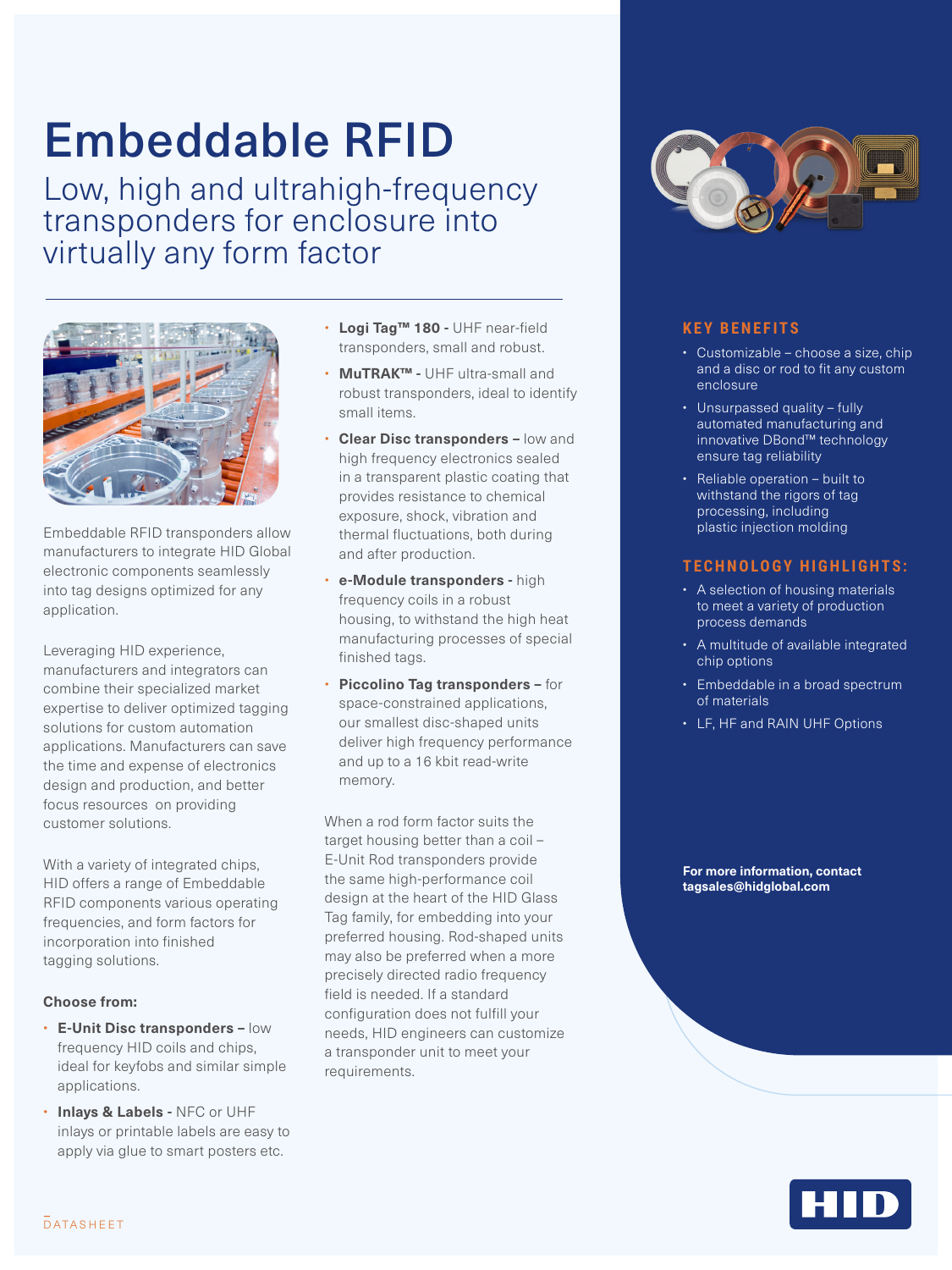|                                         | <b>Embeddable RFID</b>                                               |                                                                                     |                           |                                |                           |                                        |  |  |  |  |  |
|-----------------------------------------|----------------------------------------------------------------------|-------------------------------------------------------------------------------------|---------------------------|--------------------------------|---------------------------|----------------------------------------|--|--|--|--|--|
|                                         |                                                                      |                                                                                     |                           | <b>Clear Disc</b>              |                           |                                        |  |  |  |  |  |
|                                         | <b>Hitag S</b>                                                       |                                                                                     | Q <sub>5</sub>            |                                | <b>Unique</b>             | <b>MIFARE</b><br><b>DESFire EV1 4K</b> |  |  |  |  |  |
|                                         | 20 mm                                                                | 22 mm                                                                               | 30 mm                     | 20 mm                          | 30 mm                     | 25 mm                                  |  |  |  |  |  |
|                                         |                                                                      |                                                                                     |                           |                                |                           |                                        |  |  |  |  |  |
| <b>Base Model</b><br><b>Number</b>      | 624116                                                               | 612116                                                                              | 612117                    | 601116                         | 601117                    | 7A1119                                 |  |  |  |  |  |
|                                         | <b>ELECTRONIC</b>                                                    |                                                                                     |                           |                                |                           |                                        |  |  |  |  |  |
| <b>Operating</b><br>Frequency           | 125 kHz<br>13.56 MHz                                                 |                                                                                     |                           |                                |                           |                                        |  |  |  |  |  |
| <b>Chip Type</b>                        | <b>HITAG S</b>                                                       | Q5                                                                                  |                           | Unique                         |                           | <b>MIFARE</b><br>DESFire EV1           |  |  |  |  |  |
| <b>Memory</b>                           | 2048 bit EEPROM                                                      | 256 bit<br>EEPROM                                                                   |                           | 64 bit<br>read-only            | 4 KB EEPROM               |                                        |  |  |  |  |  |
| <b>Anti-collision</b>                   | Yes                                                                  | Yes                                                                                 |                           |                                |                           |                                        |  |  |  |  |  |
| <b>Reading Distance</b>                 | Dependent upon reader, environment and application                   |                                                                                     |                           |                                |                           |                                        |  |  |  |  |  |
|                                         | <b>PHYSICAL</b>                                                      |                                                                                     |                           |                                |                           |                                        |  |  |  |  |  |
| <b>Outer Coil</b><br><b>Diameter</b>    | Ø 0.79 in<br>$(20$ mm $)$                                            | Ø 0.87 in<br>(22 mm)                                                                | Ø 1.18 in<br>$(30$ mm $)$ | Ø 0.79 in<br>$(20 \text{ mm})$ | Ø 1.18 in<br>$(30$ mm $)$ | Ø 0.98 in<br>(25 mm)                   |  |  |  |  |  |
| <b>Inner Coil Diameter</b>              | $0.02$ in $(0.6$ mm)                                                 |                                                                                     |                           |                                |                           |                                        |  |  |  |  |  |
| <b>Thickness</b>                        | $0.03$ in $(0.75$ mm)<br>$0.02$ in $(0.6$ mm)                        |                                                                                     |                           |                                |                           |                                        |  |  |  |  |  |
| <b>Mounting Method</b>                  | Embed, glue                                                          |                                                                                     |                           |                                |                           |                                        |  |  |  |  |  |
| <b>Housing Material</b>                 | Polyethylen + Polyester (outside)                                    |                                                                                     |                           |                                |                           |                                        |  |  |  |  |  |
|                                         |                                                                      | <b>CHEMICAL AND MECHANICAL</b>                                                      |                           |                                |                           |                                        |  |  |  |  |  |
| <b>Water</b>                            | Depends on finished product                                          |                                                                                     |                           |                                |                           |                                        |  |  |  |  |  |
| <b>Withstands</b><br><b>Exposure To</b> |                                                                      | Depends on finished product                                                         |                           |                                |                           |                                        |  |  |  |  |  |
| <b>Vibration</b>                        | Depends on finished product                                          |                                                                                     |                           |                                |                           |                                        |  |  |  |  |  |
| <b>Shock</b>                            | Depends on finished product                                          |                                                                                     |                           |                                |                           |                                        |  |  |  |  |  |
|                                         | <b>THERMAL</b>                                                       |                                                                                     |                           |                                |                           |                                        |  |  |  |  |  |
| <b>Storage</b>                          | $-4^{\circ}$ to $+140^{\circ}$ F ( $-20^{\circ}$ to $+60^{\circ}$ C) |                                                                                     |                           |                                |                           |                                        |  |  |  |  |  |
| <b>Operating</b>                        | $-4^{\circ}$ to $+140^{\circ}$ F ( $-20^{\circ}$ to $+60^{\circ}$ C) |                                                                                     |                           |                                |                           |                                        |  |  |  |  |  |
|                                         | <b>OTHER</b>                                                         |                                                                                     |                           |                                |                           |                                        |  |  |  |  |  |
| <b>Standards</b>                        |                                                                      |                                                                                     |                           |                                |                           |                                        |  |  |  |  |  |
| <b>Box Size</b>                         | 5000 pcs                                                             | 5000 pcs                                                                            | 2000 pcs                  | 5000 pcs                       | 2000 pcs                  | 500 pcs                                |  |  |  |  |  |
| <b>Options</b>                          |                                                                      | Alternative sizes and chips (e.g. HDX). See separate datasheet for inlays & labels. |                           |                                |                           |                                        |  |  |  |  |  |
| <b>Warranty</b>                         | 2 Years                                                              |                                                                                     |                           |                                |                           |                                        |  |  |  |  |  |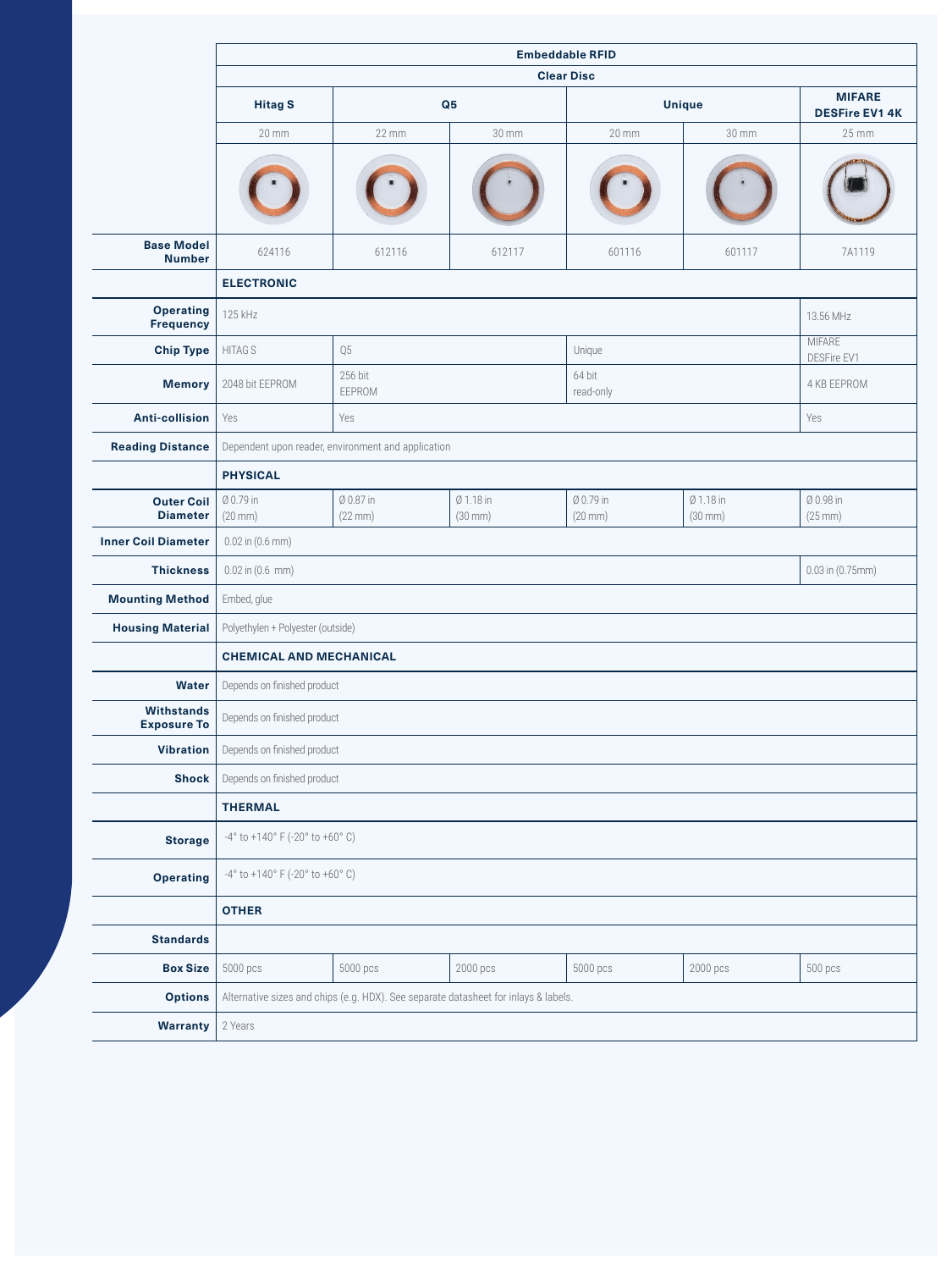## **APPLICATION AREAS:**

- Asset tracking and logistics
- Gas bottles
- Utility lines

#### **A U T O M A T I O N A N D MANUFACTURING**

## • Tool maintenance

• Process accountability

#### **MEDICAL AND HEALTH**

- Consumables
- Instruments

|                                         | <b>Embeddable RFID</b>                                                                                             |                                              |                                    |                                 |                                      |                                                  |                                                      |                                                      |                                                                    |                                                                                |                                                                                           |                                                                                       |                                                    |                      |  |
|-----------------------------------------|--------------------------------------------------------------------------------------------------------------------|----------------------------------------------|------------------------------------|---------------------------------|--------------------------------------|--------------------------------------------------|------------------------------------------------------|------------------------------------------------------|--------------------------------------------------------------------|--------------------------------------------------------------------------------|-------------------------------------------------------------------------------------------|---------------------------------------------------------------------------------------|----------------------------------------------------|----------------------|--|
|                                         | <b>E-Unit Disc</b>                                                                                                 |                                              |                                    | E-Unit<br><b>Rod</b>            | e-Module                             | <b>ARIO</b><br>XS-SM                             | <b>Piccolino Tag</b>                                 |                                                      |                                                                    |                                                                                | Logi Tag                                                                                  | <b>MuTRAK</b>                                                                         |                                                    |                      |  |
|                                         | <b>EM4305 / HITAG S</b>                                                                                            |                                              | <b>HITAGS</b>                      | <b>ICODE</b><br><b>SLIX</b>     | <b>ICODE</b><br><b>SLIX-S</b>        | <b>ICODE</b><br><b>ICODE SLIX2</b><br><b>DNA</b> |                                                      | Vigo™                                                | F-Mem                                                              | <b>Monza R6-P</b>                                                              | M730                                                                                      |                                                                                       |                                                    |                      |  |
|                                         | 28 mm<br>24 mm                                                                                                     |                                              | 15 mm                              | 15 mm                           | 13.9 mm                              | 7.5 mm                                           | 9.5 mm                                               |                                                      | $6/9.5$ mm                                                         | $6/9.5$ mm                                                                     | <b>18 mm</b>                                                                              | 7 mm                                                                                  |                                                    |                      |  |
|                                         |                                                                                                                    |                                              |                                    |                                 |                                      |                                                  |                                                      |                                                      |                                                                    |                                                                                |                                                                                           | $\sqrt{11}$                                                                           |                                                    |                      |  |
| <b>Base Model</b><br><b>Number</b>      | 684620<br>(EM4305)<br>623620<br>(HITAG S)                                                                          | 684680<br>(EM4305)<br>623610<br>(HITAG<br>S) | 623620                             | 623610                          | 201045                               | 629601                                           | TM370E11                                             | 629191-012                                           | 629190-012<br>629190-312<br>(OM)                                   | 6K3190                                                                         | 6B0192<br>(6 mm, Black)<br>6A9190<br>(9mm,<br>Yellowish)                                  | 6C9192<br>(6 mm)<br>634190<br>(9mm)                                                   | 6H2112                                             | TM730E01             |  |
|                                         | <b>ELECTRONIC</b>                                                                                                  |                                              |                                    |                                 |                                      |                                                  |                                                      |                                                      |                                                                    |                                                                                |                                                                                           |                                                                                       |                                                    |                      |  |
| <b>Operating</b><br><b>Frequency</b>    | 134.2 kHz                                                                                                          |                                              |                                    |                                 |                                      | 13.56 MHz                                        |                                                      |                                                      |                                                                    | 860-960 MHz (Worldwide)                                                        |                                                                                           |                                                                                       |                                                    |                      |  |
| <b>Chip Type</b>                        | HITAG S<br>EM4305/HITAG S                                                                                          |                                              |                                    |                                 |                                      | <b>ICODE SLIX</b>                                | ICODE SLIX-S                                         | <b>ICODE SLIX2</b><br><b>ICODE DNA</b><br>Vigo       |                                                                    |                                                                                | F-Mem                                                                                     | Monza R6-P                                                                            | M730                                               |                      |  |
| <b>Memory</b>                           | 512 bit EEPROM<br>(EM4305)<br>256 bit EEPROM<br>256 bit<br>EEPROM(HITAG S)                                         |                                              | 256 bit<br>EEPROM                  | 1024 bit<br>EEPROM              | 2048 bits<br>EEPROM                  | 2016 Bit<br>2560 Bit UM<br><b>UM</b>             |                                                      | 1664 bit (6 mm)<br>1024 bit (9 mm)<br>EEPROM         | $2$ kbit (6 mm)<br>16 kbit (9 mm<br>FRAM                           | 28/96 bit EPC,<br>32/64 bit UM                                                 | 128 bits EPC                                                                              |                                                                                       |                                                    |                      |  |
| <b>Anti-collision</b>                   | Yes                                                                                                                |                                              |                                    |                                 |                                      |                                                  |                                                      |                                                      |                                                                    |                                                                                |                                                                                           |                                                                                       |                                                    |                      |  |
| <b>Reading Distance</b>                 | Dependent upon reader, environment and application                                                                 |                                              |                                    |                                 |                                      |                                                  |                                                      |                                                      |                                                                    |                                                                                |                                                                                           |                                                                                       |                                                    |                      |  |
|                                         | <b>PHYSICAL</b>                                                                                                    |                                              |                                    |                                 |                                      |                                                  |                                                      |                                                      |                                                                    |                                                                                |                                                                                           |                                                                                       |                                                    |                      |  |
| <b>Outer Coil</b><br><b>Diameter</b>    | Ø 0.97 in<br>$(024.3$ mm)                                                                                          | Ø1.09in<br>(Ø27.8mm)                         | Ø 0.97 in<br>$(024.3 \text{ mm})$  | Ø1.09 in<br>$(027.8$ mm $)$     |                                      | Ø 0.57 in<br>$(14.5 \, \text{mm})$               | $0.53 \times 0.55$ in<br>$(13.6 \times 13.9)$<br>mm) | Ø 0.30 in<br>$(07.5$ mm)                             | Ø 0.37 in<br>Ø 0.23/0.37 in<br>$(09.5 \text{mm})$<br>$(06/9.5$ mm) |                                                                                |                                                                                           | Ø 0.6 in<br>$(18$ mm $)$                                                              | $0.27 \times 0.27$ in<br>$(7 \times 7 \text{ mm})$ |                      |  |
| <b>Inner Coil</b><br><b>Diameter</b>    | Ø 0.79 in<br>$(020$ mm)                                                                                            | Ø0.93 in<br>(Ø23.5mm)                        | Ø 0.79 in<br>$(020$ mm)            | Ø0.93 in<br>(023.5mm)           |                                      | Ø 0.27 in<br>$(06.8$ mm)                         |                                                      |                                                      |                                                                    |                                                                                |                                                                                           |                                                                                       |                                                    |                      |  |
| <b>Thickness</b>                        | $0.03$ in<br>$(0.85 \, \text{mm})$                                                                                 | 0.09 in<br>$(2.2 \text{ mm})$                | $0.03$ in<br>$(0.85 \, \text{mm})$ | $0.09$ in<br>$(2.2 \text{ mm})$ | Ø 0.07 x<br>$0.59$ in<br>(Ø1.8x15mm) | $0.04$ in<br>$(0.9 \, \text{mm})$                | $0.11$ in $(1$ mm $)$                                | 0.04 in (1 mm) / 0.03 in (0.8 mm) for 6 mm Piccolino |                                                                    |                                                                                |                                                                                           |                                                                                       | $0.1$ in<br>(3 mm)                                 | $0.05$ in $(1.4$ mm) |  |
| <b>Mounting Method</b>                  | Sew into hem or<br>under a patch for<br>Embed, glue                                                                |                                              |                                    |                                 |                                      |                                                  |                                                      |                                                      |                                                                    |                                                                                |                                                                                           | pouch or heat seal<br>textile applications.<br>Embed, glue for other<br>applications. |                                                    |                      |  |
| <b>Housing Material</b>                 | Depends on finished product<br>Epoxy glob top                                                                      |                                              |                                    |                                 |                                      | Epoxy                                            |                                                      |                                                      |                                                                    |                                                                                |                                                                                           | Polycarbonate                                                                         | Epoxy                                              |                      |  |
|                                         |                                                                                                                    | <b>CHEMICAL AND MECHANICAL</b>               |                                    |                                 |                                      |                                                  |                                                      |                                                      |                                                                    |                                                                                |                                                                                           |                                                                                       |                                                    |                      |  |
| Water                                   | Depends on finished product<br>IP67, 68° F (20° C), 3.3 ft (1 m) x 1 h                                             |                                              |                                    |                                 |                                      |                                                  |                                                      |                                                      | IP68, 6.6 ft (2 m) x 24 h                                          |                                                                                |                                                                                           |                                                                                       |                                                    |                      |  |
| <b>Withstands</b><br><b>Exposure To</b> | Impact IEC 62262-IK07,<br>100 drops 5.9 ft (1.8)<br>Depends on finished product<br>m), Axial/radial force<br>1000N |                                              |                                    |                                 |                                      |                                                  |                                                      |                                                      |                                                                    |                                                                                |                                                                                           |                                                                                       |                                                    |                      |  |
| <b>Vibration</b>                        | Depends on finished product                                                                                        |                                              |                                    |                                 |                                      |                                                  | IEC 68.2.6 [10 g, 10 to 2000 Hz, 3 axis, 2.5 h]      |                                                      |                                                                    |                                                                                |                                                                                           |                                                                                       |                                                    |                      |  |
| <b>Shock</b>                            | Depends on finished product                                                                                        |                                              |                                    |                                 |                                      |                                                  |                                                      | IEC 68.2.29 [40 g, 18 ms, 6 axis, 2000 times]        |                                                                    |                                                                                |                                                                                           |                                                                                       |                                                    |                      |  |
|                                         | <b>THERMAL</b>                                                                                                     |                                              |                                    |                                 |                                      |                                                  |                                                      |                                                      |                                                                    |                                                                                |                                                                                           |                                                                                       |                                                    |                      |  |
| <b>Storage</b>                          | $-40^{\circ}$ to $+140^{\circ}$ F ( $-40^{\circ}$ to $+60^{\circ}$ C)                                              |                                              |                                    |                                 |                                      | 40° to +248° F<br>(-40° to 120° C)               | 40°Fto257°F<br>(-40°C to 125°C)                      | -40° to +185° F (-40° to 85° C), 1000 h              |                                                                    |                                                                                |                                                                                           |                                                                                       |                                                    |                      |  |
| <b>Operating</b>                        | -13° to +140° F (-25° to +60° C)                                                                                   |                                              |                                    |                                 | -13 °to +185°F<br>(-25° to +85° C)   | -40° to +185° F (-40° to 85° C)                  |                                                      |                                                      | -4° to +185° F<br>$(-20° to 85° C)$                                | -40 °to +185° F<br>(-40° to 85° C)<br>Peak: Up to 284° F<br>(140°C), 100 h     | 40 °to +185° F<br>$(-40^\circ$ to $85^\circ$ C)<br>Peak: Up to 392° F<br>(200°C), 15 sec" |                                                                                       |                                                    |                      |  |
|                                         | <b>OTHER</b>                                                                                                       |                                              |                                    |                                 |                                      |                                                  |                                                      |                                                      |                                                                    |                                                                                |                                                                                           |                                                                                       |                                                    |                      |  |
| <b>Standards</b>                        | ISO 11784, ISO 11785<br>ISO 15693, ISO 18000-3                                                                     |                                              |                                    |                                 |                                      | ISO 15693<br>UHF EPC Class 1 Gen 2, ISO 18000-63 |                                                      |                                                      |                                                                    |                                                                                |                                                                                           |                                                                                       |                                                    |                      |  |
| <b>Box Size</b>                         | 1250 pcs                                                                                                           | 1000 pcs                                     | 1250 pcs                           | 1000 pcs                        | 39 912 pcs                           | 2000 pcs                                         | 1000 pcs                                             | 2000 pcs                                             |                                                                    |                                                                                |                                                                                           |                                                                                       |                                                    |                      |  |
| <b>Options</b>                          | Alternative sizes and chips (e.g. HDX). See separate datasheet for inlays & labels.                                |                                              |                                    |                                 |                                      |                                                  |                                                      |                                                      |                                                                    | Chip reference<br>and date code<br>laser-engraved<br>on transponder<br>housing |                                                                                           |                                                                                       |                                                    |                      |  |
| <b>Warranty</b>                         | 2 Years                                                                                                            |                                              |                                    |                                 |                                      |                                                  |                                                      |                                                      |                                                                    |                                                                                |                                                                                           |                                                                                       |                                                    |                      |  |
|                                         |                                                                                                                    |                                              |                                    |                                 |                                      |                                                  |                                                      |                                                      |                                                                    |                                                                                |                                                                                           |                                                                                       |                                                    |                      |  |